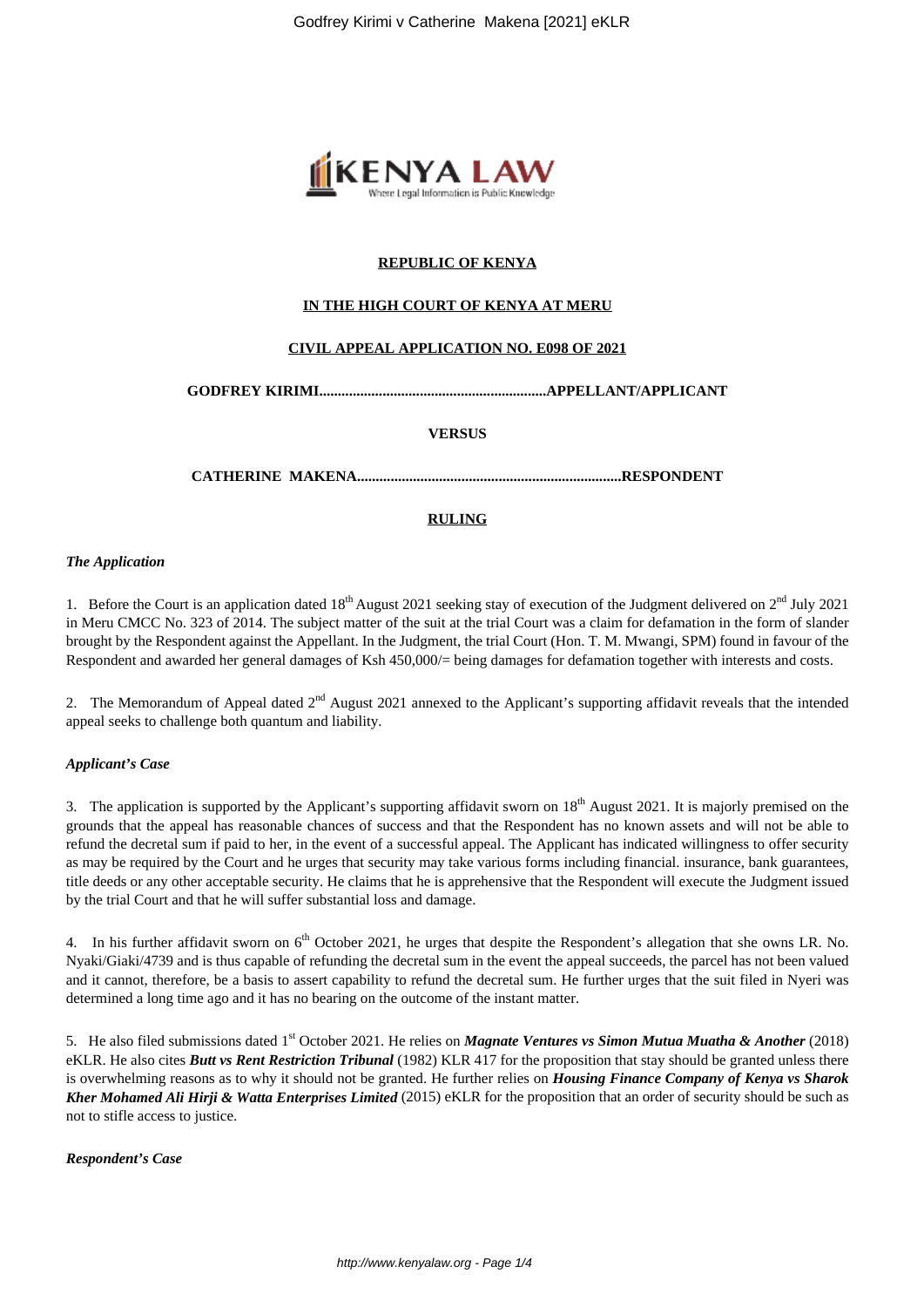6. The Respondent has opposed the application by her replying affidavit sworn on  $13<sup>th</sup>$  September 2021 and a supplementary affidavit sworn on  $20<sup>th</sup>$  September 2021. She urges that she is entitled to the fruits of her Judgment and that the Applicant has not demonstrated how he stands to suffer substantial loss if the decree is executed. She urges that nothing has been placed before the Court to prove that she has no known assets and will thus not been able to refund the decretal amount. (She has annexed a copy of her title deed for her property). She urges that there has been inordinate delay in bringing the instant application i.e a month and 3 weeks after judgment was delivered. She urges that she has suffered for more than 6 years since the Applicant maliciously defamed her and brought her into hatred, ridicule and contempt and caused her dignity, reputation, character and esteem to be lowered in the eyes of the members of Naari Dairy Co-operative Society where she was working and the society at large and that the Applicant dismissed her from the Society.

7. She urges that the Applicant's appeal does not have a high chance of success considering that the Employment and Labour Relations Court in Nyeri ELRC Cause No. 131 of 2014 found that her dismissal from the Society was wrongful and unfair and she was awarded Ksh 295,500/= as compensation. She urges that most of the issues raised by the Applicant in his Memorandum of Appeal were raised at the Employment and Labour Relations Court and the Appellant did not appeal against the Judgment but he settled the decree.

8. She urges that the Applicant has not met the conditions for stay of execution and his application should be dismissed but in the unlikely event that the Court grants stay, he should be ordered to deposit security for the due performance of the decree of Ksh 1,000,000/=. He urges that the Applicant extensively delayed the suit at the trial Court and the trial Court once closed the defence case for non-attendance thereby causing the Applicant to make an application to re-open the defence case.

9. The Respondent also filed submissions dated  $15<sup>th</sup>$  October 2021. She urges that the application is incurably defective because it is founded on the wrong provisions of law i.e Order 22 Rule 6 of the Civil Procedure Rules on application for execution and Order 10 Rule 11 of the Civil Procedure Rules on setting aside and/or varying of Judgments and yet the application is one for stay of execution, which ought to have been brought under the provisions of Order 42 Rule 6 of the Civil Procedure Rules.

10. On the merits, she urges that the Court should not concern itself with the question of whether there is an arguable appeal as that is a test under Rule 5 of the Court of Appeal Rules. Citing *Kenya Shell Ltd vs Benjamin Karuga Kigitu & Ruth Wareson Karuga* (1982-1988) IKAR 1018, she urges that the Applicant has not demonstrated the likelihood of suffering substantial loss. She urges that the likelihood of execution is not proof of substantial loss. She cites *Naiposha Litiluu vs Robert Kamau Gikonyo* (2020) eKLR

11. She urges that the application is calculated to delay the justice. She urges that she is entitled to enjoy the fruits of her judgment and that the application has not met the threshold for stay. She urges that she has known assets in accordance with her title deed for LR. No. Nyaki/Giaki/4739. Citing the case of *Winfred Nyawira Miana vs Peterson Onyiego Gichana* (2015) eKLR, she urges that the Applicant has not discharged the legal burden of proving her inability to pay. She cites *Charles Ondiek Awuor & Another vs Jacob Odhiambo Otieno* (2021) eKLR in urging that the unexplained delay of one month and 3 weeks on the part of the Applicant in bringing this application is inordinate. She urges that even a delay of 14 days as represented by the Applicant is inordinate. She further urges that the Applicant's conduct at the hearing of the suit where he delayed the hearing, is reason to deny him stay of execution. She cites *Evangeline Kanyua Mwiandi vs Gilbert Kinyua* (2020) eKLR. She urges that there is no reason for the Court to exercise its discretion in the Applicant's favour. Citing *John Mwangi Ndiritu vs Joseph Ndiritu Wamathai* (2016) eKLR, she urges that the Applicant failed to offer security, despite indicating his willingness to do so.

# *Determination*

# *Wrong provisions of the law*

12. The Respondent urged that the Applicant brought his application under the wrong provisions of the law and this renders the entire application incurably defective. The Court has confirmed that the application is posited to have been brought under Order 22 Rule 6 of the Civil Procedure Rules and Order 10 Rule 11 of the Civil Procedure Rules which are provide for application for execution and setting aside and/or varying of Judgments respectively.

13. The correct provision of law to have brought his application under is Order 42 Rule 6 of the Civil Procedure Rules which provides for stay of execution pending appeal. It is therefore true that the Applicant's application has been brought under the wrong provision of the law. This Court has however previously held that in the spirit of Article 159 (2) of the Constitution and Section 1 A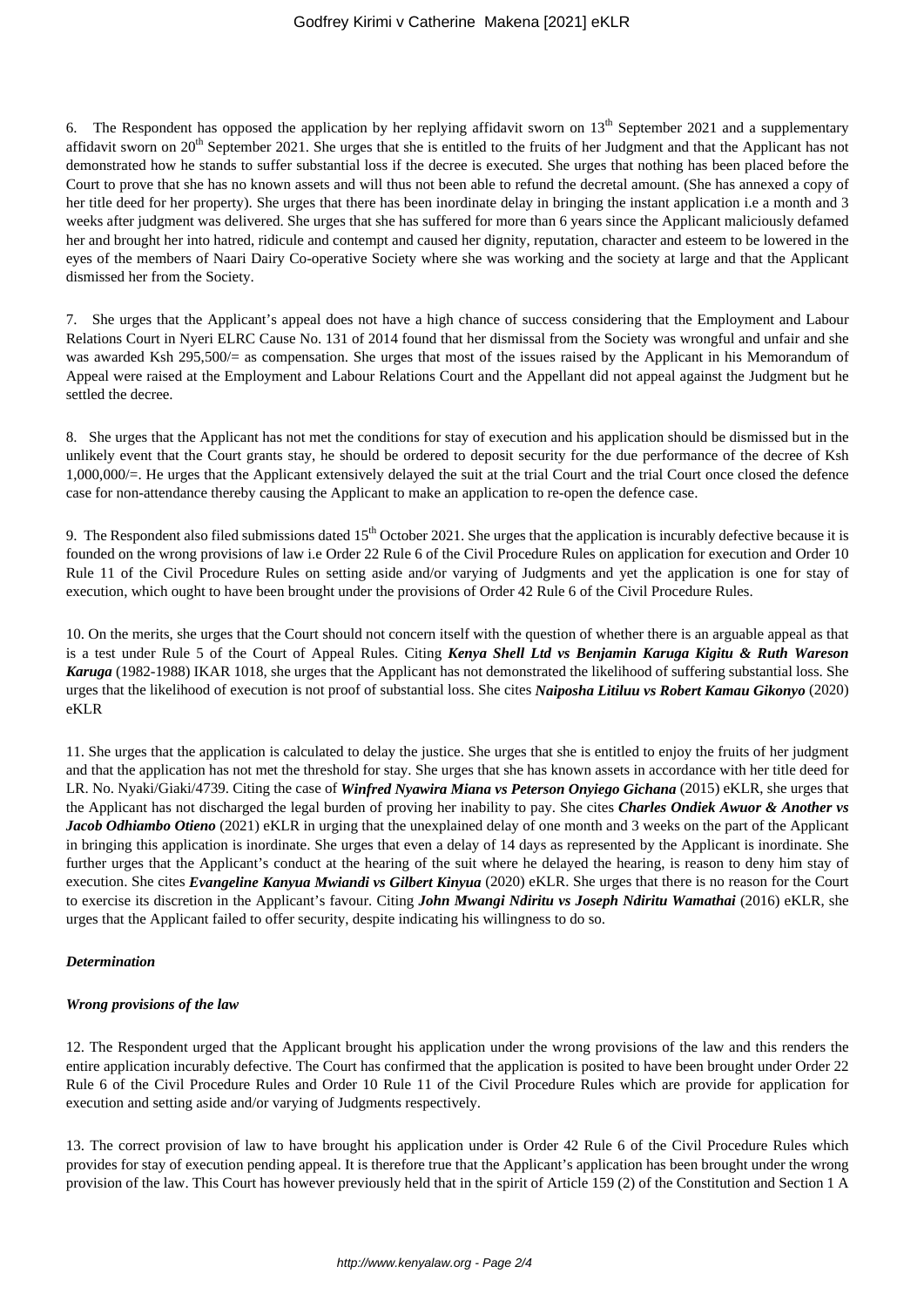and B of the Civil Procedure Act, failure to cite the correct provisions of law is not fatal and would not per se warrant a dismissal of the application. See *Meru Misc Civil Application No. E007 of 2021 Purity Kagendo Anampiu & Another vs Nellie Mugambi & Another*. See also *Kenya Trypanosomiasis Research Institute v Anthony Kabimba Gusinjilu (Suing for and on behalf of 112 Plaintiffs) Civil Appeal No. 212 of 2015 [2019] eKLR.* The Court will therefore go into the merits of the application.

#### *Stay of Execution*

14. The test for applications for stay of execution in the High Court is set out in Order 42 Rule 6 of the Civil Procedure Rules. The conditions that an Applicant has to meet and/or demonstrate for the court to grant a stay of execution are as follows: -

*a) substantial loss will result to applicant if stay is not granted; and* 

*b) security is given by the Applicant for the due performance of any decree as may eventually become binding on the appellant upon determination of the appeal; and*

*c) the application has been brought without unreasonable delay.* 

### *Substantial Loss*

15. To urge his claim for substantial loss, the Applicant claims that the Respondent has no known assets and if paid the decretal sum, he may not recover the same, should his appeal be successful. The Respondent in her response annexed a title deed with respect to property namely L.R No. Nyaki/Giaki/4739 being a 0.10 Ha registered in her name.

16. The Court disagrees with the Respondent's assertion that the onus of proving that a Respondent in such applications for stay may be unable to settle the decretal sum lies on the Applicant. Once an Applicant expresses fears that the Respondent may not be in a position to settle the decretal amount, the burden of proof shifts to the Respondent to show that she has the means to pay since that is a matter which is peculiarly within her knowledge as per Section 112 of the Evidence Act. See *National Industrial Credit Bank Ltd v Aquinas Francis Wasike & another* **[2006] eKLR** and *Equity Bank Limited v Japhet Kubai Ikiamba & Another Meru HCCA No. E007A of 2020*. The Court however considers that despite her misguided submission on this issue, the Respondent in fact discharged this burden by annexing her title deed. The Court does not agree that the property ought to be valued at this stage. The Court considers that it has the liberty to take judicial notice of the value of a 0.1 Ha property around the area of Nyaki/Giaki. The Court does not find it unreasonable that the property, if sold would be able to offset the decretal amount of Ksh 450,000/=.

17. This Court thus finds that the Applicant has not demonstrated the likelihood of suffering substantial loss.

#### *Security*

18. The Applicant has indicated his willingness to offer security for the due performance of the decree, only that the same should be reasonable so as not to stifle access to justice. The Respondent has urged that the Applicant ought to have gone a step further to indicate what he is offering. The Court finds that there is no strict requirement that an Applicant has to indicate how much he is offering as security, as the Court has ultimate discretion to make appropriate orders and require payment.

19. This Court considers that despite the failure to demonstrate the likelihood of suffering substantial loss, it would be fair to grant stay on condition that security is deposited and some reasonable amount is paid to the Respondent.

#### *Undue Delay*

20. Judgment in the trial Court was delivered on  $2<sup>nd</sup>$  July 2021 and the instant application was brought on  $18<sup>th</sup>$  August 2021, approximately one and a half months later. This Court does not find that there was any undue delay on the part of the Applicant. The Court has considered the Respondent's claim that the Applicant deliberately delayed the hearing of the suit at the trial Court, but this Court considers that the justice of the case calls for grant of stay pending the hearing and determination of the appeal.

#### *ORDERS*